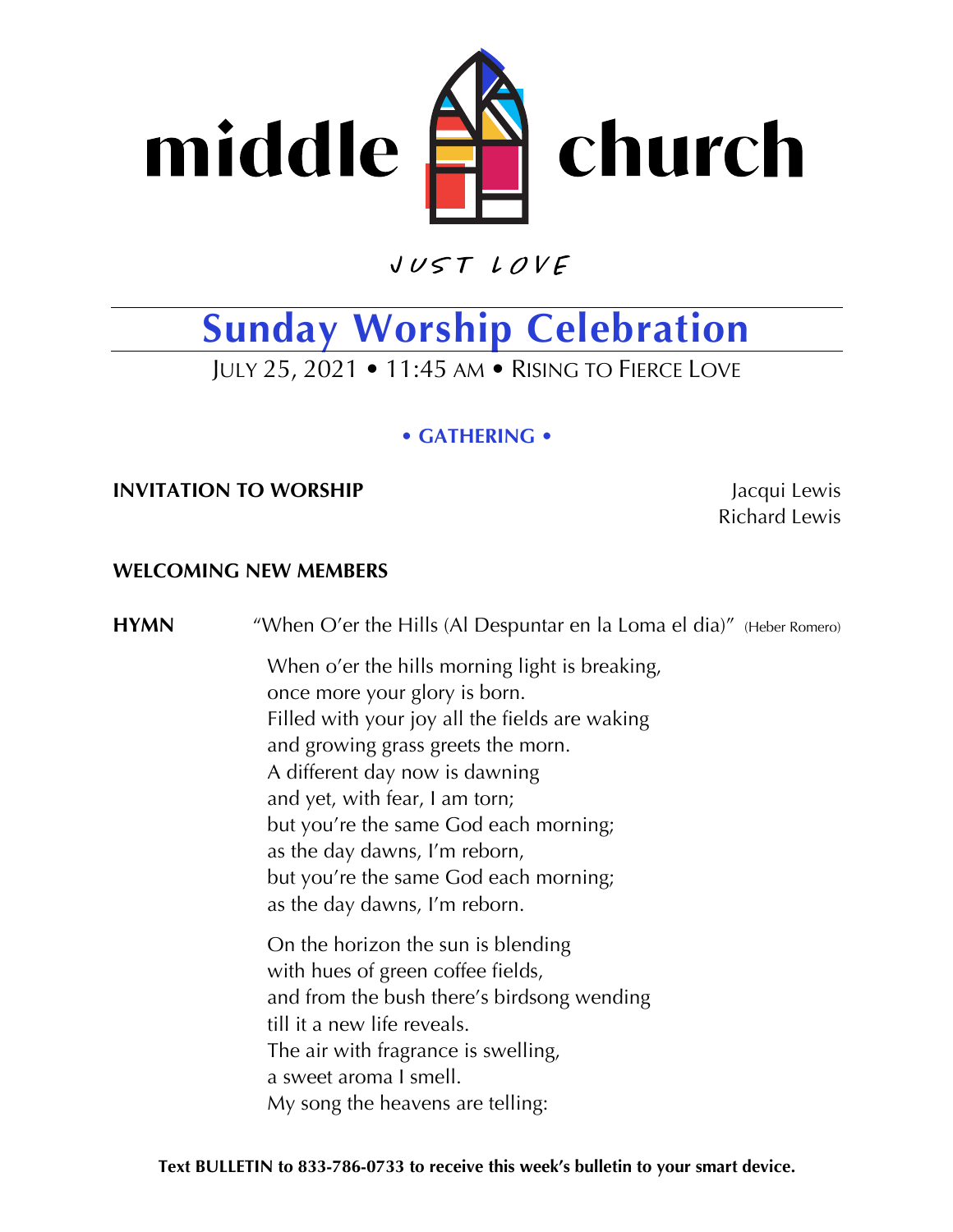"God indeed does all things well!" My song the heavens are telling: "God indeed does all things well!"

I want to be like a brook that's flowing; O how refreshing, such grace! Or like the sound of soft wind blowing your thoughts through palm groves I'd trace. I hear the rooster that's crowing, the thrilling birdsong takes wing! My voice ascends and is flowing. How I sing, God, how I sing! My voice ascends and is flowing. How I sing, God, how I sing!

### **• REFLECTING •**

### **MESSAGE FOR ALL AGES** Wesley Rowell

Terreno Burroughs

We are marching in the light of God, we are marching in the light of God.

### **PRAYERS OF THE PEOPLE / LORD'S PRAYER** Amanda Hambrick Ashcraft

Ever-loving and holy God, hallowed be your name. Your reign come, your will be done, on earth as it is in heaven. Give us this day our daily bread, and forgive us our sins, as we forgive those who sin against us, and lead us not into temptation, but deliver us from evil, for yours is the reign, and the power, and the glory, forever. **Amen.**

### **PASSING OF THE PEACE** Middle Family

Natalie Perkins, soloist

"Siyahamba" (South African Traditional Song)

**MIDDLE RISING** Amanda Hambrick Ashcraft

**CONGREGATIONAL AMEN** Village Chorus for Children and Youth

**ANTHEM** "Feelin' Good" (Leslie Bricusse and Anthony Newley)

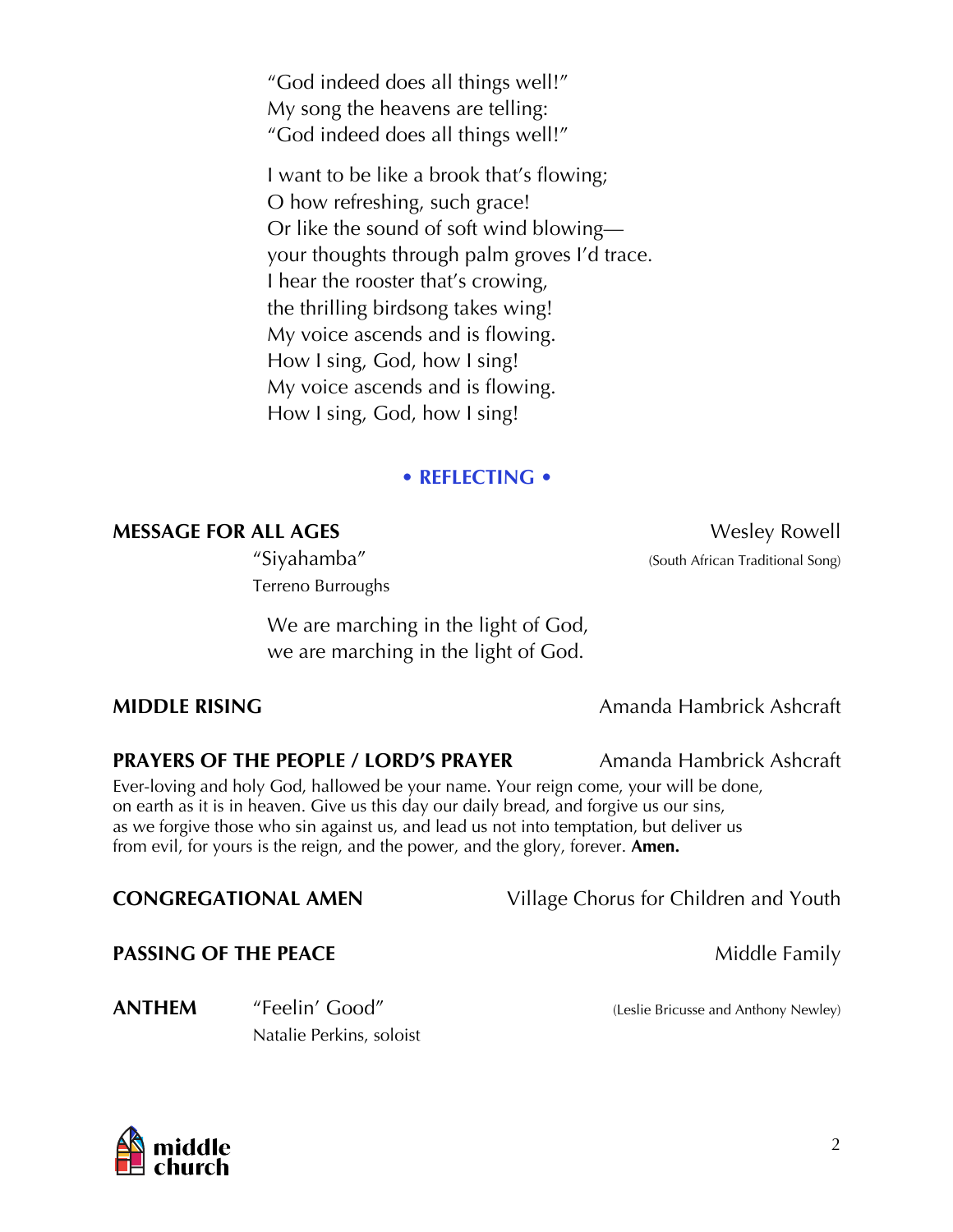**SCRIPTURE** The Thunder: Perfect Mind 1.5–8 Natalie Renee Perkins

I am the first and the last.

Joyful, joyful, Lord, we adore Thee, God of glory, Lord of love; Hearts unfold like flowers before Thee, Hail Thee as the sun above. Melt the clouds of sin and sadness; Drive the dark of doubt away; Giver of immortal gladness, Fill us with the light of day!

**BENEDICTION** Natalie Renee Perkins

**PARTICIPATING IN THE CELEBRATION • For all credits, visit YouTube.com/MiddleChurch**.

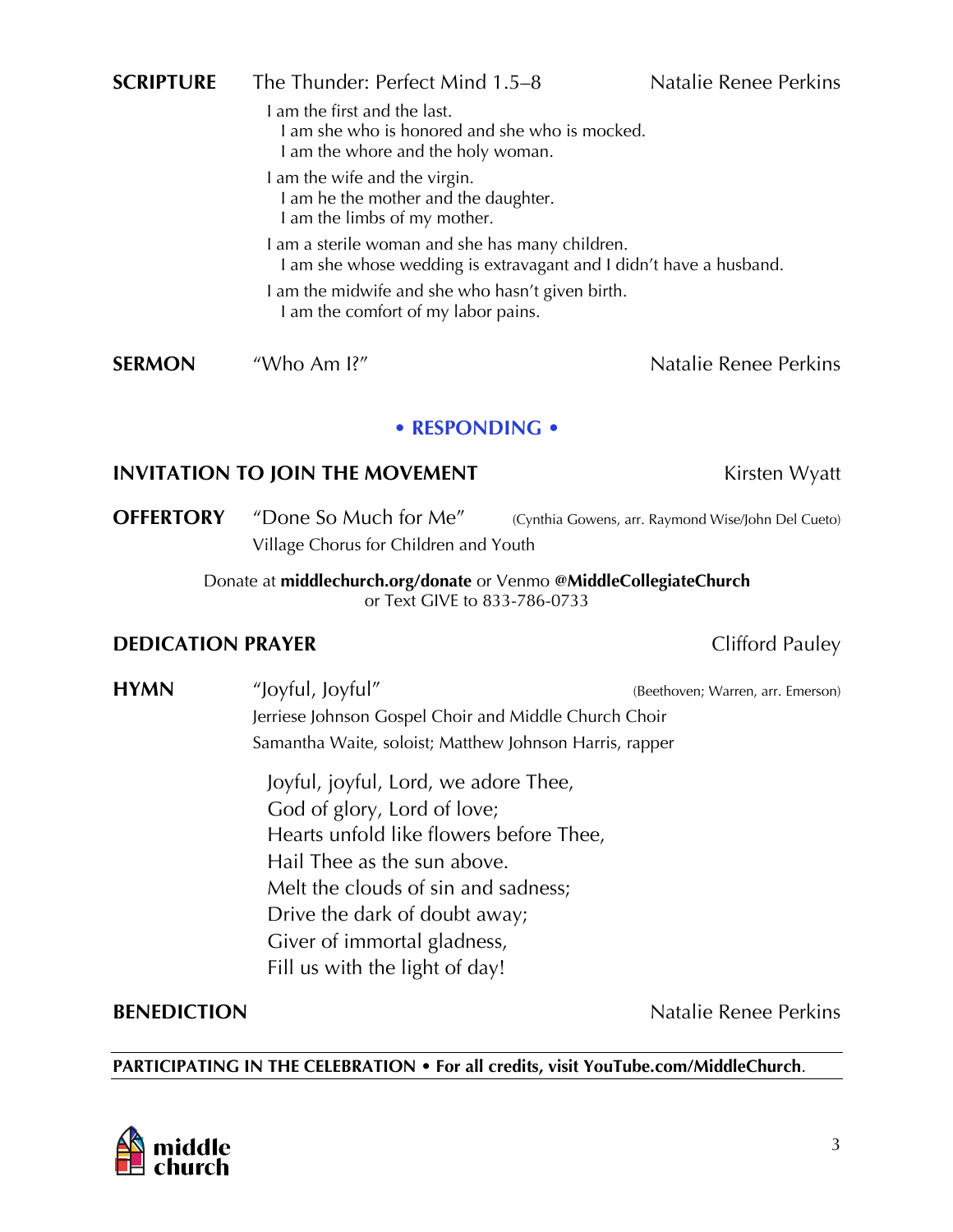# **Sermon in Action**

### THIS WEEK: WHO AM I?

- What are your own "I am's"? How do they reflect the complicated and rich experience of your own existence? Which "I am's" do you show to the world? Which are just for you?
- What are the "I am's" you hold on to for support? The "I am's" that undergird the most important parts of yourself? What are the "I am's" you find uncomfortable? How might you make more space for these?
- Are there "I am's" you want to work to change? Are there new "I am's" which are in the process of becoming or in the process of practicing to embody?

## LAST WEEK: WE'VE GOT TO MAKE A MINDSET SHIFT

- What is one area of your life where you can implement an abundance mindset rather than one of scarcity? What difference would this make?
- How do white supremacy and capitalism actively work against an abundance mindset? What can we/you do about it?
- What would it look like for Middle to Rise to Abundance? What role can you take in that rising?

**PRAYER CORNER** *Please pray with us this week for these people and concerns.* **We are praying for all our Middle family every day.**

Gloria Cunningham Burgess, Alicia Swain, Janna Myers, Sheila Robinson, Renee Cunningham, Marshall Drexel Cunningham, Valencia Armijio, Brittany Davis, Reddick Cunningham, Sheila Harding, Skip Reid, Amanda Ashcraft, Jacqui Lewis, Pam Payne Family, Marc Aronson Family, Mia McClain, Bridget Kelso Anthony, Devora Jones, The Raider Nation and money to rebuild Middle Collegiate Church.

**To make a prayer request,** [request a call from a Middle pastor, or inquire about financial](https://www.middlechurch.org/prayer/)  assistance, visit **middlechurch.org/prayer/**.

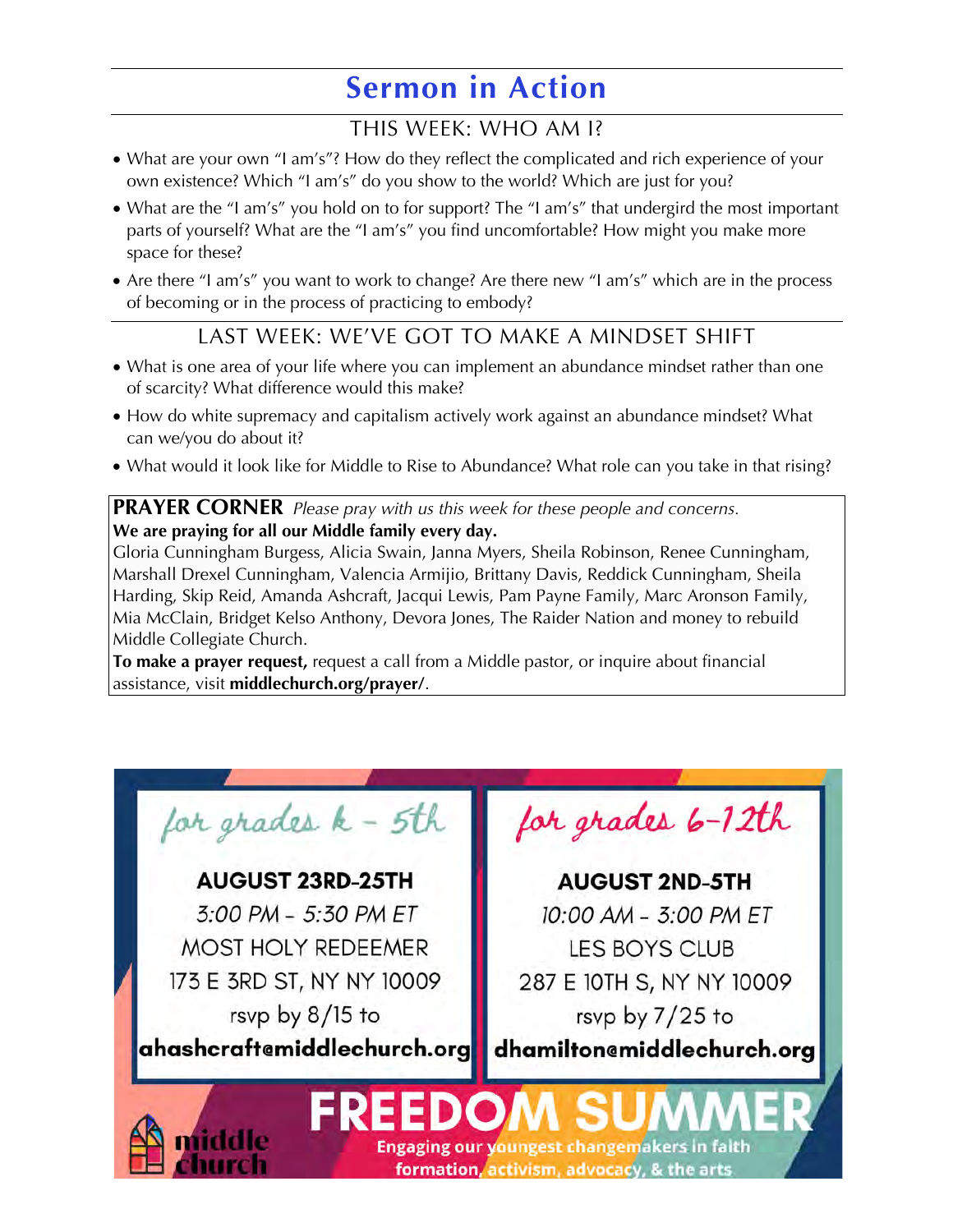# **[Welcome to Middle Church](https://www.middlechurch.org)**

**We are glad you are worshipping with us today.** If you are visiting for the first time, we invite you to return often and make Middle Church a home for you, your family, and friends. Sign up for updates or weekly emails at middlechurch.org.

### **Text BULLETIN to (833) 786-0733 to receive this week's bulletin to your smart device.**

**VIDEOS AND PODCASTS** — Worship music and sermon videos: **youtube.com/MiddleChurch**. Re-watch the Worship Celebration livestream: **facebook.com/MiddleCollegiateChurch**. Middle Church Celebrations podcast: **middlechurch.org/podcasts**.

### **DEAR MIDDLE FAMILY**—

*Giving at Middle* — With summer in full bloom, we have turned the corner into our new fiscal and programming year at Middle Church (July 1, 2021–June 30, 2022). Our Consistory has approved our annual budget and we the congregation have a goal to raise \$1,000,000 in contributions this year to fund our ministry programming. This brings us in line with our agreedupon target of funding 50% of our budget by 2022. We are SO excited about what is in store for this community of love and justice seekers this year as we continue to claim and reframe Christianity from a place of Love. Period.

[Please take a moment to let us know how you plan to invest in powering this movement with your](mailto:stewardship@middlechurch.org)  gifts this year by using the options below, or feel free to reach out to our Director of Development, Devon Mosley (stewardship@middlechurch.org) to discuss your giving plans.

### **[To support our ongoing ministry, programs, and operations:](https://www.middlechurch.org/donate/)**

- Visit **middlechurch.org/donate**
- Venmo **@MiddleCollegiateChurch**
- Text **GIVE** to **833-786-0733**

### **[To support our Middle Rising rebuilding efforts as we continue plans for our future space:](https://www.middlechurch.org/rising/)**

- Visit **middlechurch.org/rising**
- Venmo **@MiddleRising**
- Text **GIVE** to **833-786-0733** (select **Middle Rising**)

### **To mail contributions to Middle Church, please address them to:**

• Middle Collegiate Church, Attn: Stewardship Dept. 50 East 7th Street, New York, NY 10003

**Charitable Giving** may require use of Middle Collegiate Church's EIN: 13-5564117 (aka "Ministers, Elders and Deacons of the Reformed Protestant Dutch Church of the City of New York")

**—In gratitude**, **Jacqui, Darren Johnston–Consistory Chair, and the Middle Church Consistory**

# **[Middle Mixers!](https://www.middlechurch.org/mixers/)  In-Person Summer Gatherings • AUG 15 & SEP 21**  CLICK HERE for more information

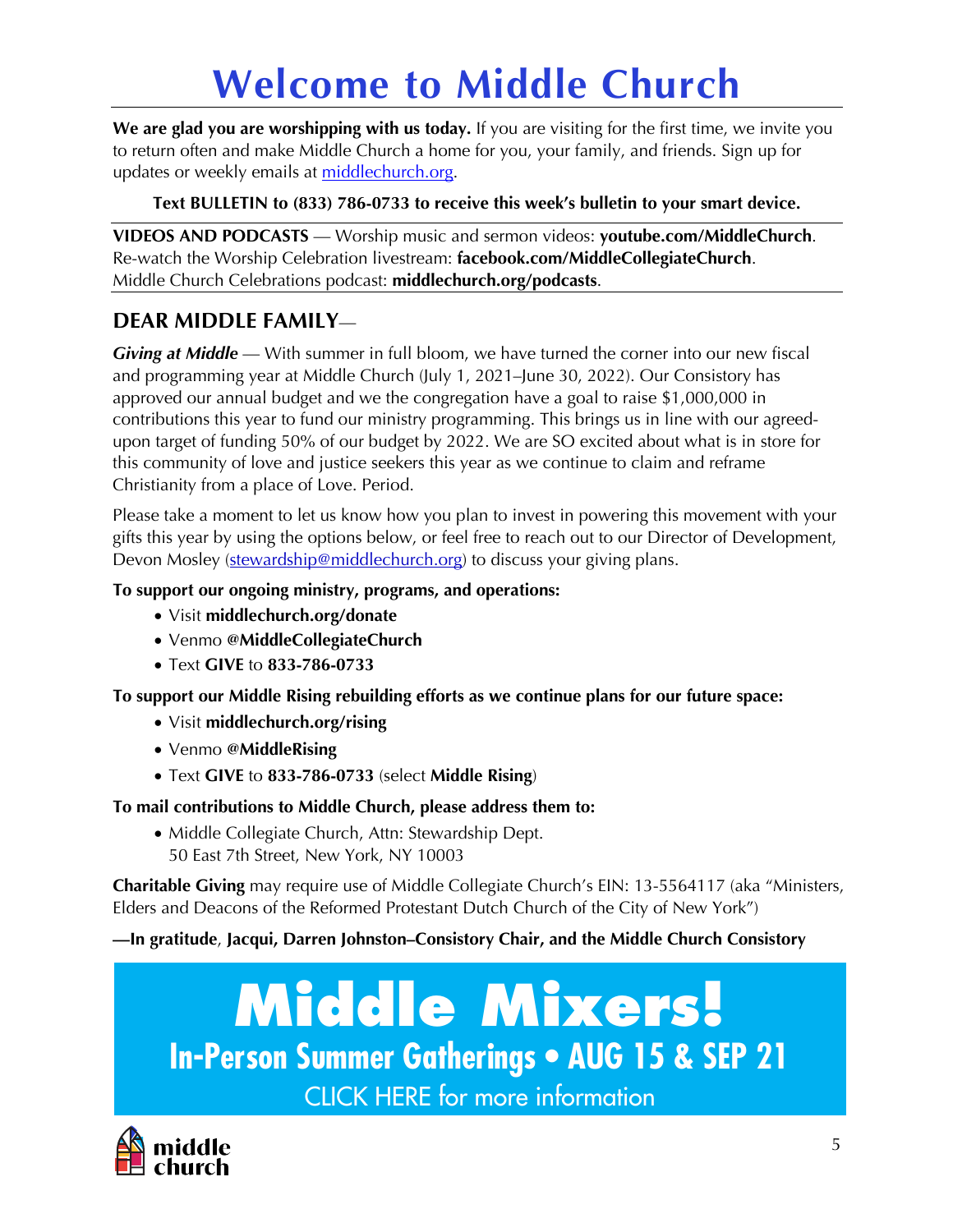# **Middle [Events Calendar](https://www.middlechurch.org/events/)**

### **All events are listed in ET unless noted.**

Visit **middlechurch.org** for details and the latest updates.

### **Registration for all programming ends 1 hour before the event begins, so be sure to RSVP!**

**SUNDAY, JULY 25**

- 10:00 a.m.: [Revolutionary](https://www.middlechurch.org/event/revolutionary-parenting/2021-07-25/) Parenting
- 10:00 a.m.: Voter Reform Project
- 10:30 a.m.: [Bible in the Middle](https://www.middlechurch.org/event/bible-in-the-middle/2021-07-25/)
- 10:30 a.m.: [Wee Care](https://www.middlechurch.org/event/wee-care/2021-07-25/)
- 11:00 a.m.: Kids Sunday Enrichment: Goodbye Party for Ms. Sandrine
- 11:45 a.m.: [Worship Celebration](https://www.middlechurch.org/event/worship-celebration-july-25-1145-a-m-et/)
- 12:45 p.m.: [Chat and Chew](https://www.middlechurch.org/event/virtual-chat-chew/2021-07-25/)
- 1:00 p.m.: [Young Adults Small Group](https://www.middlechurch.org/event/young-adults-small-group/2021-07-25/)

### **MONDAY, JULY 26**

• 7:00 p.m.: [The Middle Players Present: The](https://www.middlechurch.org/event/the-middle-players-present-the-conspiracies-are-real/)  Conspiracies Are Real!!!

### **TUESDAY, JULY 27**

- 5:45 p.m.: Reparations Task Force
- 7:00 p.m.: [The Middle Players Present: The](https://www.middlechurch.org/event/the-middle-players-present-the-conspiracies-are-real-2/)  Conspiracies Are Real!!!

### **EVERY DAY: Prayer Phone—Call 212-477-0666 and press 4 for English or press 5 for Spanish** to hear a weekly prayer, scripture, and reflection from a Middle pastor. Updated Mondays, 8:30 a.m.

### **WEDNESDAY, JULY 28**

• 7:30 p.m.: Queer [Black Men in the Middle](https://www.middlechurch.org/event/queer-black-men-in-the-middle/2021-07-28/)

### **THURSDAY, JULY 29**

- 1:00 p.m.: [New Adventures](https://www.middlechurch.org/event/new-adventures/2021-07-29/)
- 6:30 p.m.: [Creative Writing Group](https://www.middlechurch.org/event/creative-writing/2021-07-29/)
- 7:00 p.m.[: Comedy Fundraiser for Middle Church](https://www.middlechurch.org/event/comedy-fundraiser-for-middle-church/)

### **FRIDAY, JULY 30**

• 11:00 a.m.: Middle [Youth Beach Day at Coney](https://www.middlechurch.org/event/middle-youth-beach-day-at-coney-island/) Island

### **SUNDAY, AUGUST 1**

- 10:30 a.m.: [Bible in the Middle](https://www.middlechurch.org/event/bible-in-the-middle/2021-08-01/)
- 11:00 a.m.: Kids Sunday [Enrichment](https://www.middlechurch.org/event/kids-sunday-enrichment/2021-08-01/)
- 11:00 a.m.: [Middle Youth](https://www.middlechurch.org/event/middle-youth/2021-08-01/)
- 11:45 a.m.: [Interactive Worship Celebration](https://www.middlechurch.org/event/worship-celebration-august-1-1145-a-m-et/)
- 12:45 p.m.: [Chat and Chew](https://www.middlechurch.org/event/virtual-chat-chew/2021-08-01/)
- 1:00 p.m.: Middle [Out Loud](https://www.middlechurch.org/event/middle-out-loud/2021-08-01/)



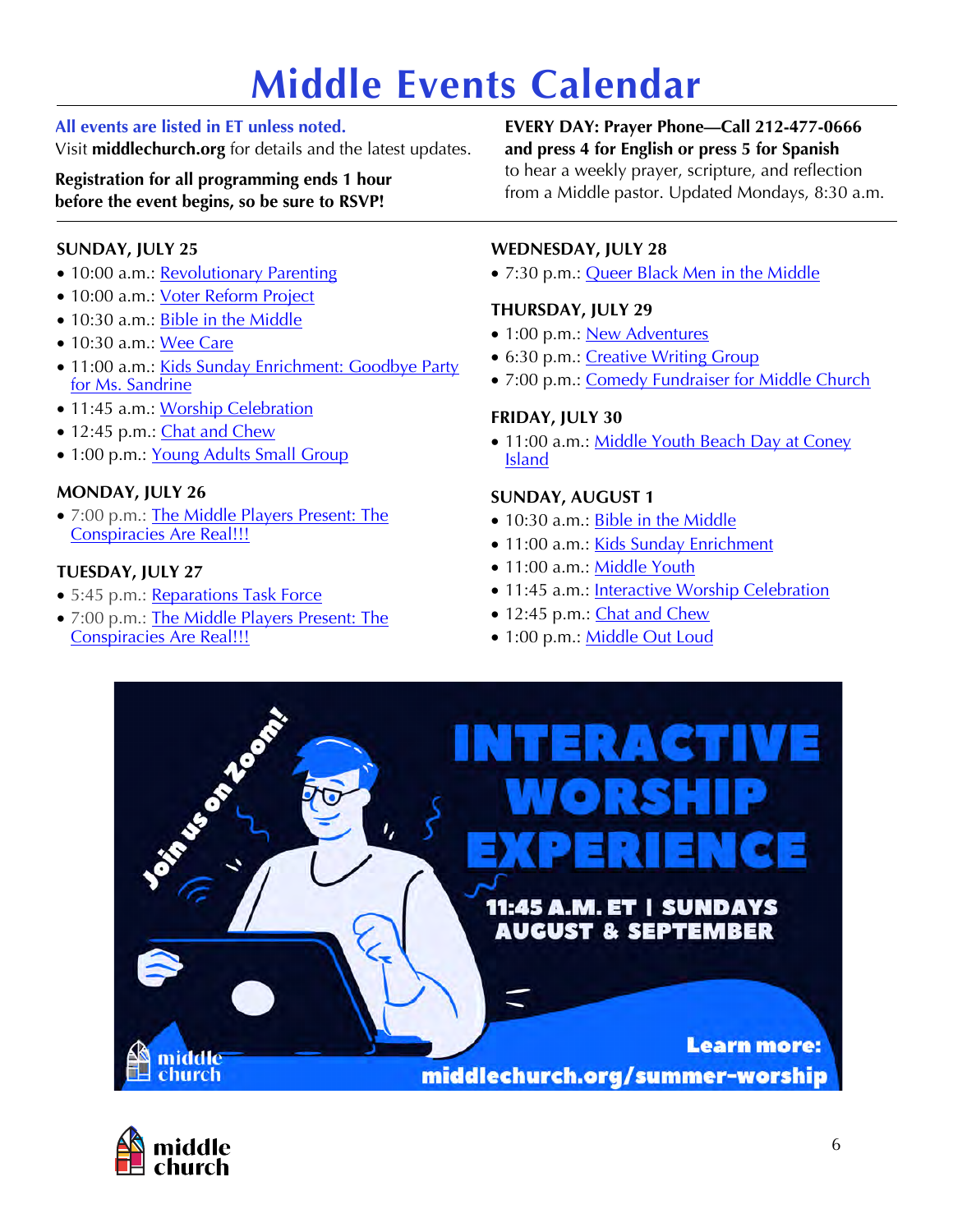## **MIDDLE CHURCH ZOOM COVENANT**

- Please take time before the meeting to download the [Zoom app and/or familiarize yourself with zoom.us](https://support.zoom.us/hc/en-us/sections/200305593-Troubleshooting)  it's easy and free to do so. **If you need help troubleshooting, CLICK HERE.**
- Please visit this page at least 5 minutes before your meeting to ensure you are using the correct link for your intended meeting.
- Upon entering, confirm that you are in the right meeting.
- Please change your display name. Enter your Full Name, pronouns, and your city. i.e. "Amanda Hambrick Ashcraft (she/her, NYC)"
- Upon entering the meeting, please hit video, as we'd love to see you.
- Also, hit mute to avoid any audio issues. Unmute yourself when you'd like to weigh in on the conversation.
- Sometimes, the host of the meeting will mute and unmute everyone as the meeting requires.
- If you have a question related to the conversation but would prefer to just type it in, there is a "Chat" section on the Zoom video where you can type in a question. We'll be checking that chat box often to ensure we address all member comments before the meeting ends.
- Zoom participants will adhere to demonstrating Revolutionary Love at all times. If a participant's behavior is deemed inappropriate by the meeting host, they will be removed. Inappropriate behavior includes but is not limited to: harassment, threats, bigotry of any kind, and not identifying themself.
- For additional troubleshooting, see the sidebar.
- We are thrilled you are here and look forward to a wonderful time together.

# **TROUBLESHOOTING FAQ**

Having trouble with the livestream or Zoom call? Try one (or all) of these tricks to see if it fixes the problem.



**CHANGE THE VIDEO QUALITY IN THE VIDEO SETTINGS** 



1080p

720p

480p

360<sub>p</sub>

## **PAUSE THE STREAM AND WATCH ON A DELAY**

And, make sure you've powered down your device recently! As Anne Lamott says, "Almost everything will work again if you unplug it for a few minutes, including you."

## **VIRTUAL PROGRAMS FROM OUR COMMUNITY PARTNERS**

- **AA Meetings** [can be found here.](http://www.ny-aa.org)
- **Downtown Meditation** offers online [Wednesday Dharma Talk and Sitting at 7:00 pm](https://www.downtownmeditation.com)